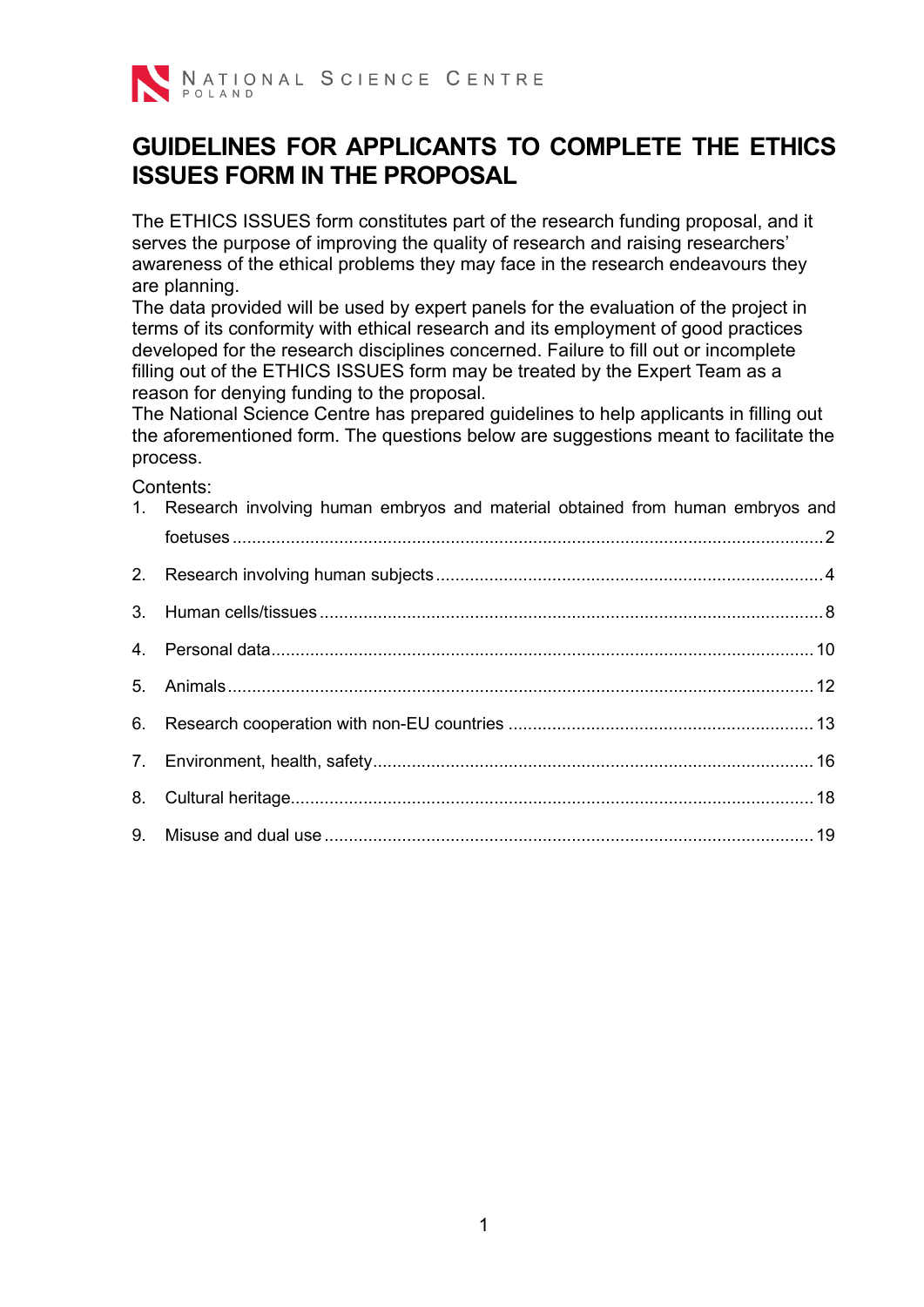

# <span id="page-1-0"></span>**1. Research involving human embryos and material obtained from human embryos and foetuses**

The following types of research are not eligible to be funded from the resources of the National Science Centre:

- research aimed at cloning humans for reproductive purposes;
- research aimed at modifying hereditary human genetic material;
- research aimed at creating human embryos solely for the purposes of research or the procurement of stem cells, including therapeutic cloning by somatic cell nuclear transfer (SCNT).

Research involving the use of human stem cells, obtained both from adults and from embryos, is eligible for funding depending on its specific type and objective. It must be approved by a designated research ethics committee and ensure compliance with the domestic provisions in force in the EU member states that cooperate in the project; the documents must be attached to the first annual report accounting for the period in which the research has been commenced. Detailed information on the permissibility of research using human embryonic stem cells (hESC) and induced pluripotent stem cells (hiPSC) can be found on the website of the Human Pluripotent Stem Cell Registry: https://hpscreg.eu/.

The possibility and permissibility of research on human embryos is regulated by detailed provisions in force in the Republic of Poland, such as the Act on infertility treatment of 25 June 2015.

#### **1.1 Will the research use human embryos?**

If the answer is "YES," please provide information concerning:

- their source and the donor's informed consent to their use in research (cell line derivation);
- the protection of donor privacy and personal data;
- the approval of a designated bioethics committee for the use of the embryos in the research project.

#### **1.2 Will the research project use tissues or cells taken from human embryos or foetuses?**

- a) consider the following issues:
	- have the cell lines already been established?
	- will the cells be taken directly from embryos or foetuses during the project?
- b) provide information concerning:
	- their source;
	- the approval of a designated bioethics committee for the use of the embryos in the research project.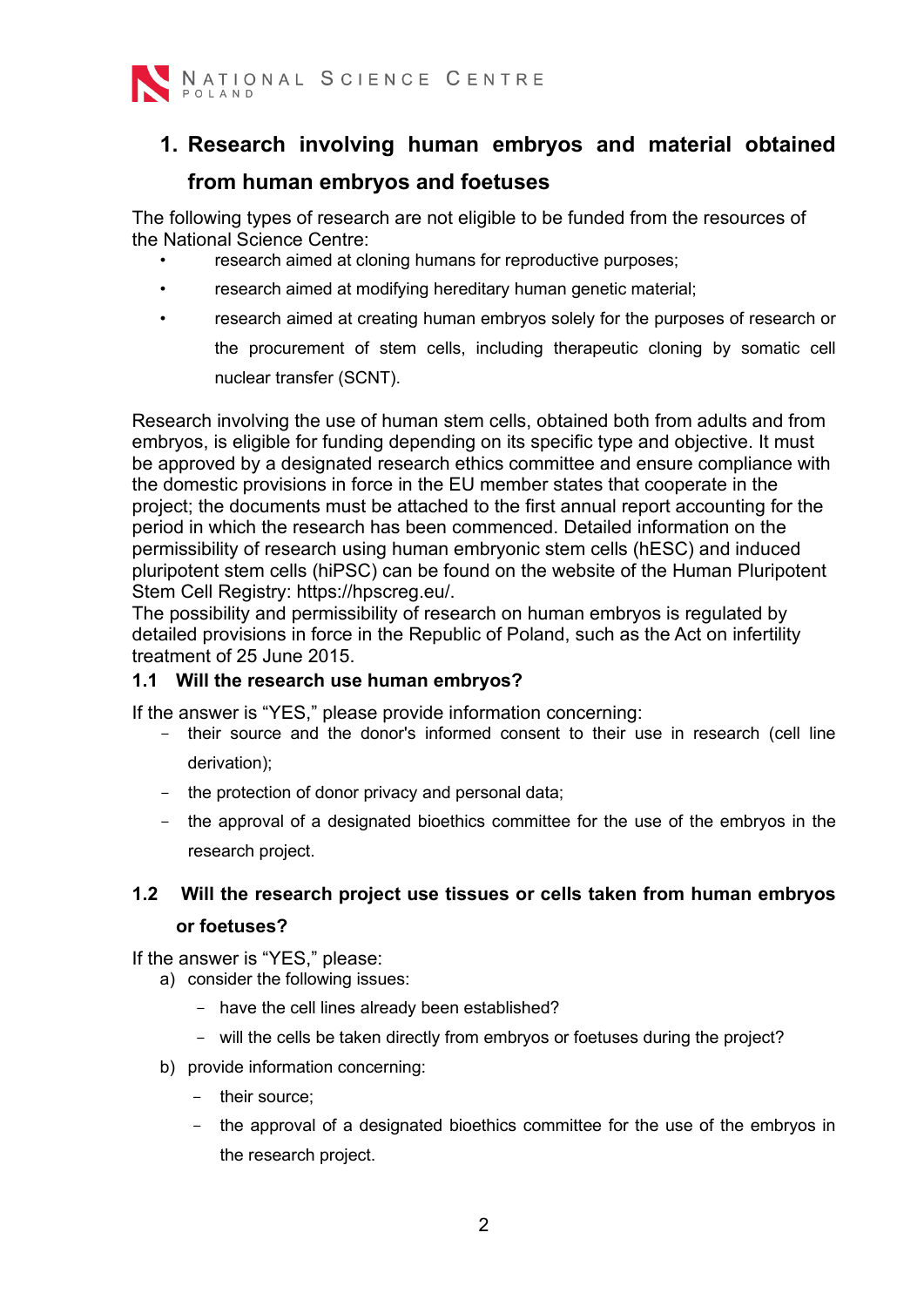

In the case of genetic modifications to the material please fill out point 7.1. **1.3 Will the research project use human embryonic stem cells (hESC)?**

If the answer is "YES," please:

- a) consider the following issues:
	- have the cell lines already been established?
	- will the cells be taken directly from embryos during the project?
- b) provide information concerning:
	- the legal basis for the research project;
	- documents certifying that the cell line has been entered into the European registry https://hpscreg.eu/;
	- the approval, obtained or pending, of its use in research, granted by a designated research ethics committee, as well as the informed consent of the embryo donor.

In the case of genetic modifications to the material please fill out point 7.1.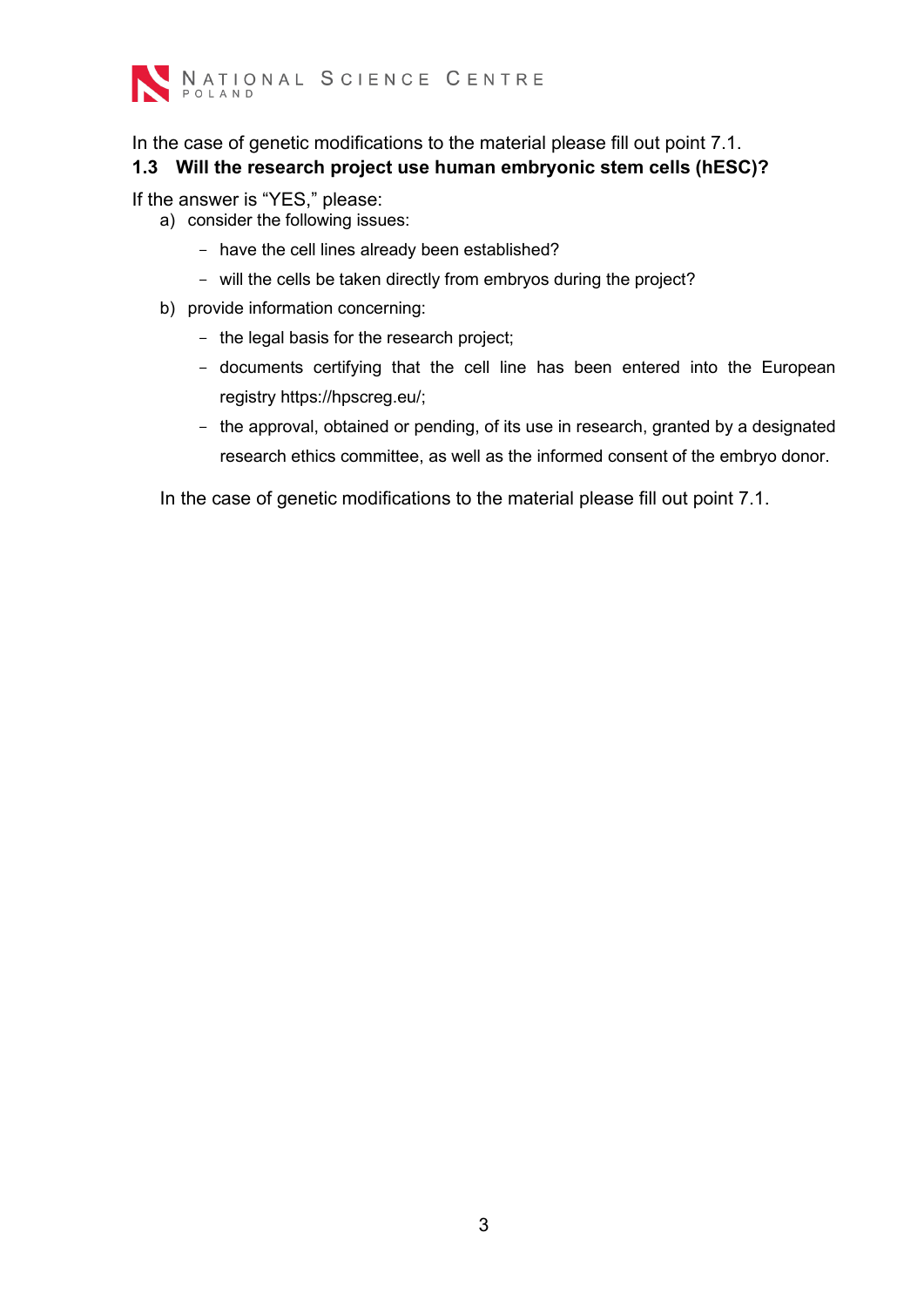

#### <span id="page-3-0"></span>**2. Research involving human subjects**

Research involving human subjects means any research in which people are participants. Such research may include the collecting of biological samples, the use of personal data, medical and psychological intervention, interviews, observations, the use of previously collected information, etc.

Please remember that participation in the study must be completely voluntary; researchers must obtain the informed consent of all study participants or their legal representatives, as well as secure the approval of a designated ethics committee before the project can be launched. In research where methodology advises against obtaining the informed consent of study participants, the researcher must present evidence of a waiver of procedure for obtaining the consent, and describe the actions they have taken to carry out the research in an ethical manner.

The committee's approval form and the receipt of entry into the Central Register of Clinical Trials (if applicable) must be attached to the first annual report covering the period in which the study begins.

Research involving human subjects conducted within the framework of international cooperation should comply with the law and the ethical standards adopted in a given country, as well as with the norms accepted in Poland. Whenever the standards differ, the more rigorous provisions shall take precedence.

Please consider whether any ethical issues may determine how long research results will be stored, accessed or disseminated and whether they can be transferred, e.g. whether the study participant has consented to their transfer outside the country. See point 4.

#### **2.1 Will the research project involve human subjects?**

- a) consider the following issues:
	- will the participants be volunteers?
	- are the studies comparative and will people from other countries be tested in addition to participants from Poland?
	- are there minorities or immigrants in the study group?
	- are there particularly sensitive people in the study group, e.g. people prone to mental trauma or suffering from mental health disorders, the terminally ill, victims of traumatic experiences or members of their families?
	- does the study group include individuals with a limited capacity to perform acts in law?
	- does the study group include individuals deprived of their liberty (detained, in custody)?
	- does the study group include pregnant or breastfeeding women?
	- does the study group include persons who are incapable of giving legal consent?
	- does the study group include minors? Will they draw direct advantage from the research project?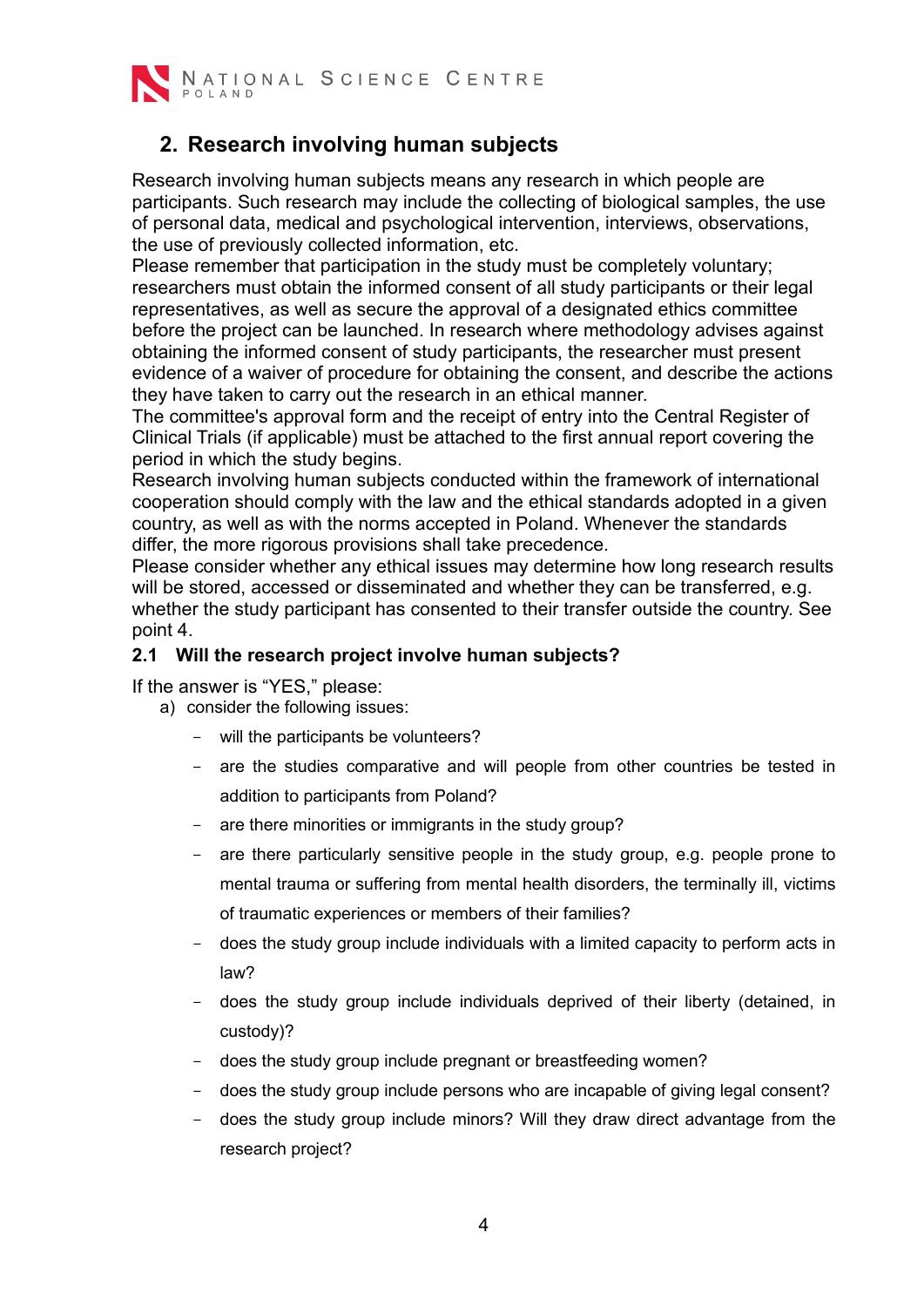

- do the participants include individuals who will act as the study or as the control group in the medical experiment? See point 2.3;
- will the samples and data collected in the study be anonymised or pseudonymised for the purposes of future use? See point 4;
- does the informed consent form include information on the future use of samples, material and personal data? See point 4;
- b) provide information concerning:
	- the informed consent, obtained or pending, of study participants to participation in the project (including minors older than sixteen) and its form (e.g. written, oral, registered);
	- where methodology advises against obtaining the informed consent of study participants: steps and procedures the researcher has taken to carry out the research in an ethical manner.
	- the approval, obtained or pending, of a designated bioethics committee or research ethics committee;
	- the mode of informing study participants of the objective and nature of the experiment;
	- the consent, obtained or pending, of the statutory representative and the minor, in accordance with the principles laid down in Article 25 of the Medical Profession Act, concerning the requirement of obtaining consent for the medical experiment from the subject.

## **2.2 Will the research project involve any active physical or psychological intervention affecting study participants?**

- a) consider the following issues:
	- does the study involve invasive techniques, e.g. biopsy, contrast agent, transcranial magnetic stimulation?
	- will samples of material be taken by non-invasive methods, e.g. urine, or saliva?
	- does the study involve a deliberate modification of human behaviour, using, for instance, techniques such as different types of cognitive training, psychotherapy, etc. (this also applies to situations where the intervention is expected to benefit the patients, e.g. improve their memory)?
	- does the study address controversial issues or topics that require particular tact and caution?
	- is the study long, tiring and physically or mentally taxing?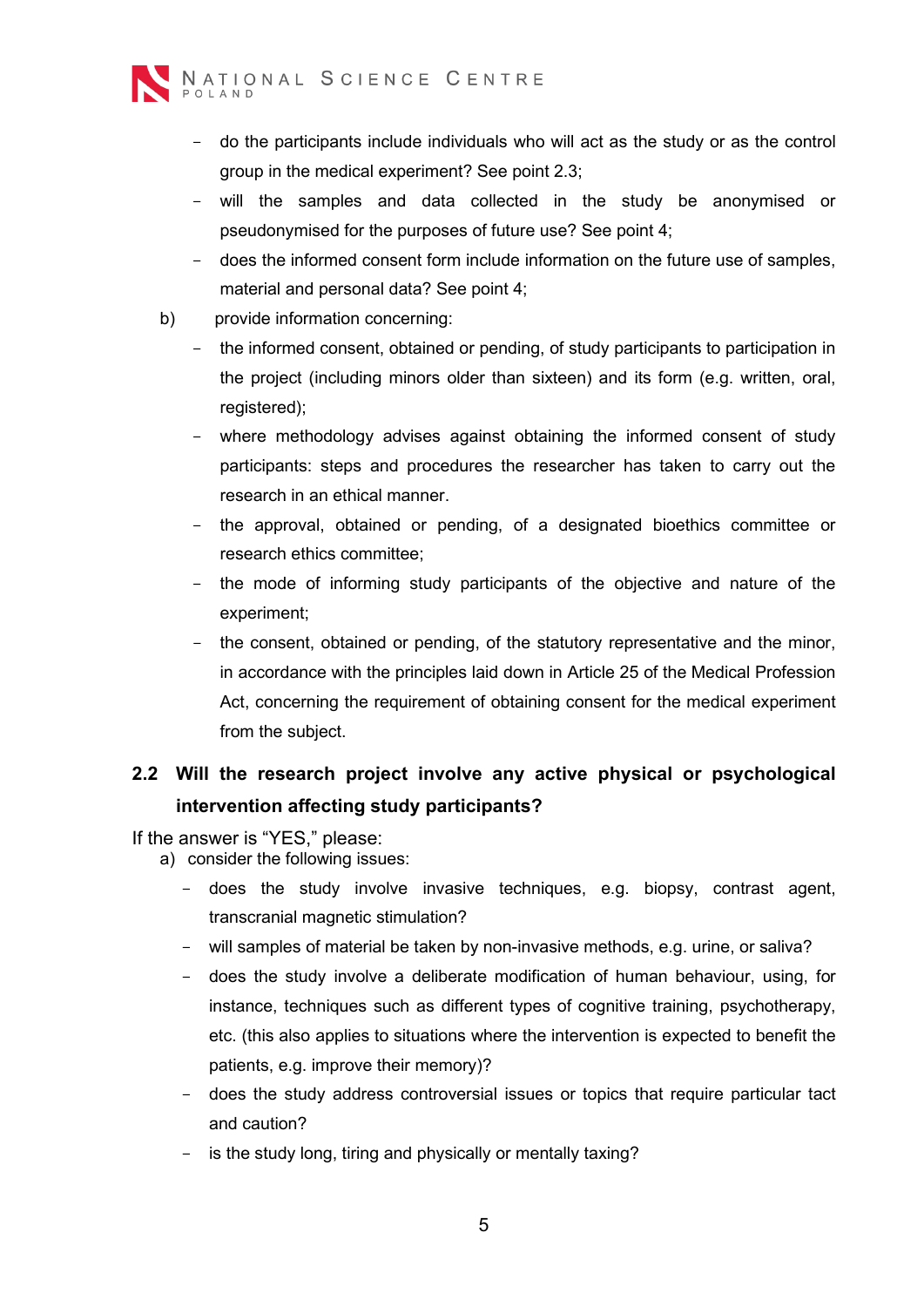

- has the researcher planned for the procedure to include methods of debriefing after the events in which the study participants took part?
- has the researcher planned for assistance to study participants in the event of crisis, including the releasing of emotional load?
- b) provide information concerning:
	- the kind of medical intervention, the kind of sampled biological material or the psychological intervention method;
	- the potential procedure for debriefing or waiver of it (if applicable);
	- the ways to minimise study risk for the study participants.

#### **2.3 Will the study use human genetic material?**

Genetic data are treated as special personal data, protected in accordance with Article 4 (13) of the General Data Protection Regulation (hereinafter referred to as "GDPR"), understood as personal data relating to the inherited or acquired genetic characteristics of a natural person which give unique information about the physiology or the health of that natural person and which result, in particular, from an analysis of a biological sample from the natural person in question.

If the answer is "YES," please:

- a) consider the following issues:
	- does the researcher have the informed consent (obtained in the framework of earlier research) of all study participants to the use of their samples in future genetic research? See point 4;
	- has the researcher obtained the approval of the bioethics committee, including for genetic research procedures planned within the framework of the project?
	- how will genetic data protection be guaranteed at every stage of the project?
- b) provide information concerning:
	- the approval, obtained or pending, of a bioethics committee, in accordance with the Medical Profession Act of 5 December 1996;
	- the informed consent, obtained or pending, of all study participants.

# **2.4 Is the study a medical experiment within the meaning of the Medical Profession Act of 5 December 1996 (Journal of Laws of 2018, item 617, as amended)?**

It should be kept in mind that a medical experiment with human subjects may only be conducted as long as it is positively reviewed by an independent bioethics committee.

This means that the study must be carried out in the previously approved way; any changes (e.g. in the kind or amount of sampled material or the sampling venue) likewise require prior committee approval.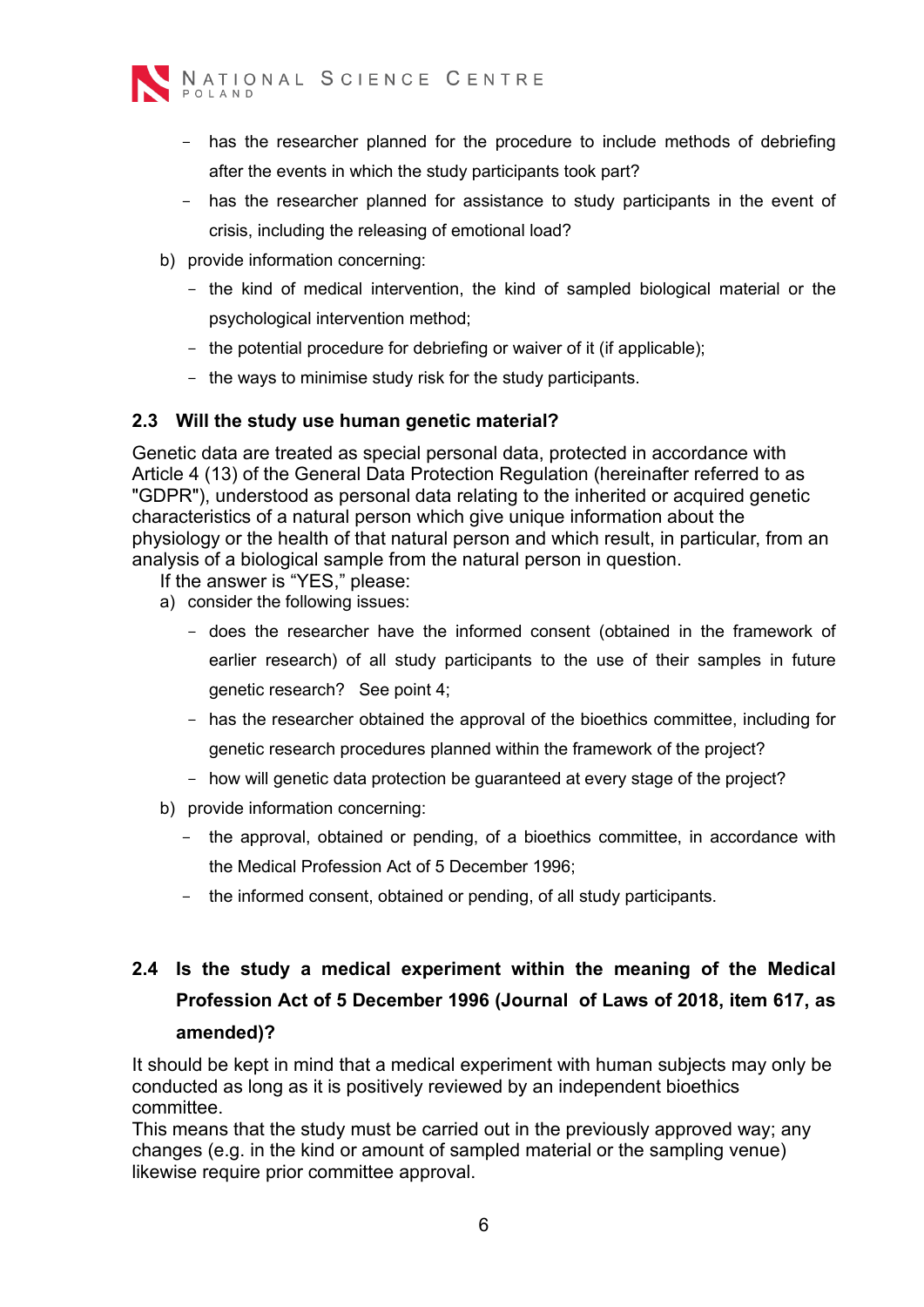

If the answer is "YES," please:

- a) consider the following issues:
	- is the medical experiment designed for the purposes of research or treatment?
	- does the medical experiment constitute a clinical trial? See point 2.5;
	- is the study a single or a multicentre trial?
	- how will the participants be recruited?
	- who will be in charge of their recruitment?
	- is there a need to recruit healthy subjects for a control group?
	- is the study a medical experiment with the use of biological material taken from living persons, within the meaning of the Medical Profession Act of 5 December 1996? See point 3;
	- is the study a medical experiment with the use of biological material taken from deceased persons (sampled when the subjects were still alive)? See point 3;
- b) provide information concerning:
	- the study centres (for multicentre trials);
	- the informed consent, obtained or pending, of study subjects to participation in the medical experiment or the use of their separated body fragments or biological material in research;
	- the approval, obtained or pending, of the bioethics committee, in accordance with the Medical Profession Act of 5 December 1996 (applicable to medical experiments with human subjects or research on human genetic material).
- **2.5 Does the research project constitute non-commercial clinical trials that must be registered in the Central Register of Clinical Trials (https://www.clinicaltrialsregister.eu/), in accordance with the Pharmaceutical Law of 6 September 2001 (Journal of Laws of 2017, item 2211, as amended) and the Act on medical products of 20 May 2010 (Journal of Laws of 2017, item 211, as amended)?**

- a) consider the following issues:
	- is the study a single or a multicentre trial?
	- how will the participants be recruited?
	- is there a need to recruit healthy subiects for a control group?
- b) provide information concerning:
	- the non-commercial nature of the trial;
	- the study centres (for multicentre trials);
	- the informed consent, obtained or pending, of all study participants;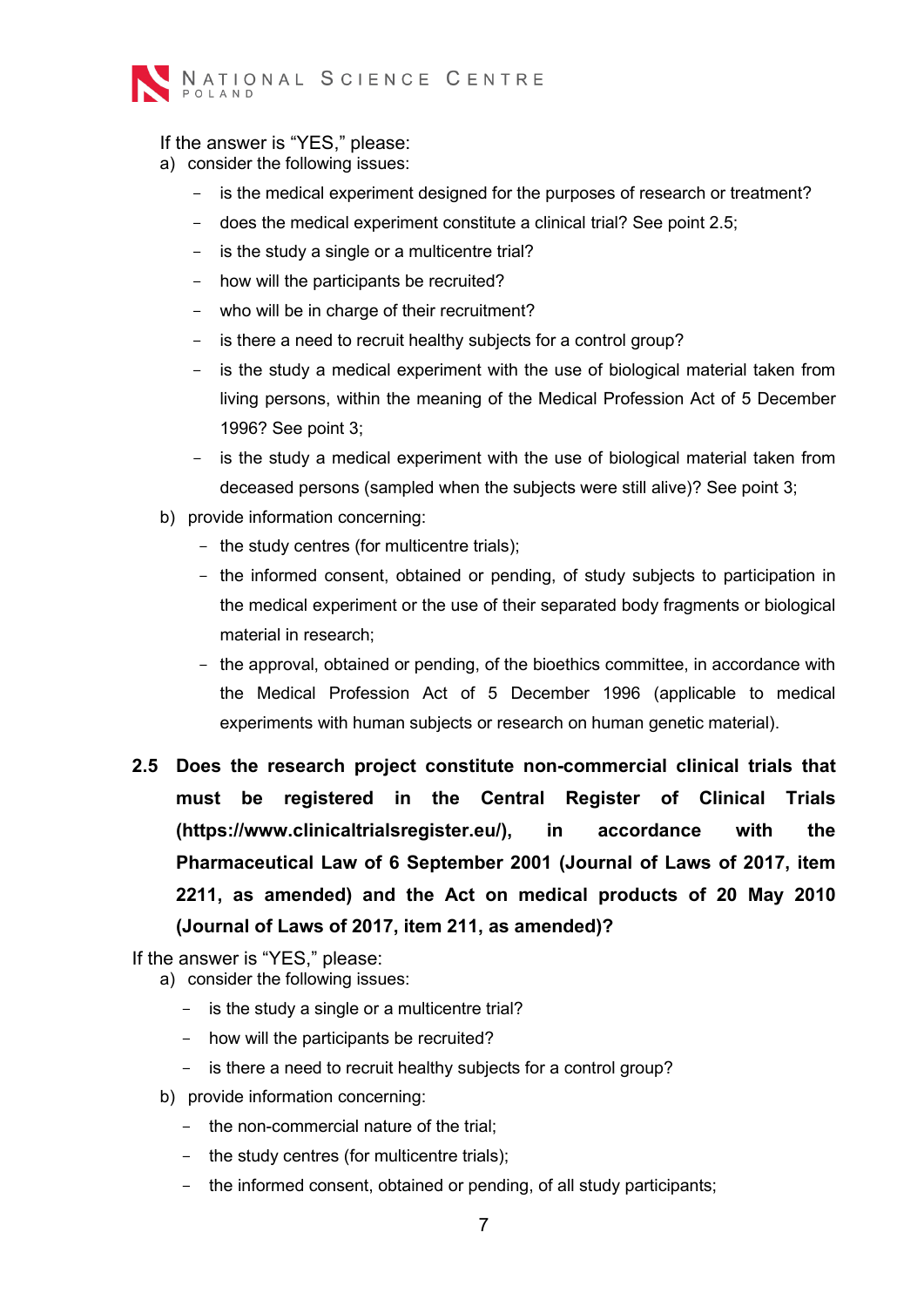

- the approval, obtained or pending, of a bioethics committee, in accordance with the Medical Profession Act of 5 December 1996;
- registration of the study in the Central Register of Clinical Trials.

#### <span id="page-7-0"></span>**3. Human cells/tissues**

This section covers information on research involving the procurement, production or use of human cells or tissues (except those of embryonic origin, see point 1), including genetically modified cells or cell lines taken from commercial sources (biobanks), sampled during the research project, obtained from research conducted at other centres, or from the entity's own repositories. In this section please account also for research carried out on biological material taken from human remains. Research on biological material taken from human remains may be carried out on the condition that the deceased person has expressed their informed consent while alive.

#### **3.1 Will the proposed research use commercially available human cells or tissues, other than those indicated in point 1 (e.g. cell lines)?**

If the answer is "YES," please:

- a) consider the following issues:
	- will the project use human stem cells other than embryonic stem cells?
	- will the cells or tissues be sourced from biobanks in Poland, e.g. the Polish Stem Cell Bank?
	- will the cells or tissues be sourced from biobanks outside Poland?
	- will the project use human cell lines, including genetically modified cell lines, purchased in a cell bank such as ATCC, ECACC?
	- are the researchers involved in the research project already in possession of the cells (cell lines) or tissues to be used in the study or will the cells (cell lines) or tissues used in the study be purchased within the framework of the project?
	- how long will the material be stored and how will it be discarded once the project has been finished?
- b) provide information concerning:
	- origin of the material (name of the provider);
	- the authenticity certificates or the method for confirming the authenticity of cells, cell lines or tissues.

## **3.2 Will the research project use human biological samples taken within the framework of the project or received from non-commercial sources?**

- a) consider the following issues:
	- will the cells or tissues be taken directly from study participants during the performance of project tasks? See point 4;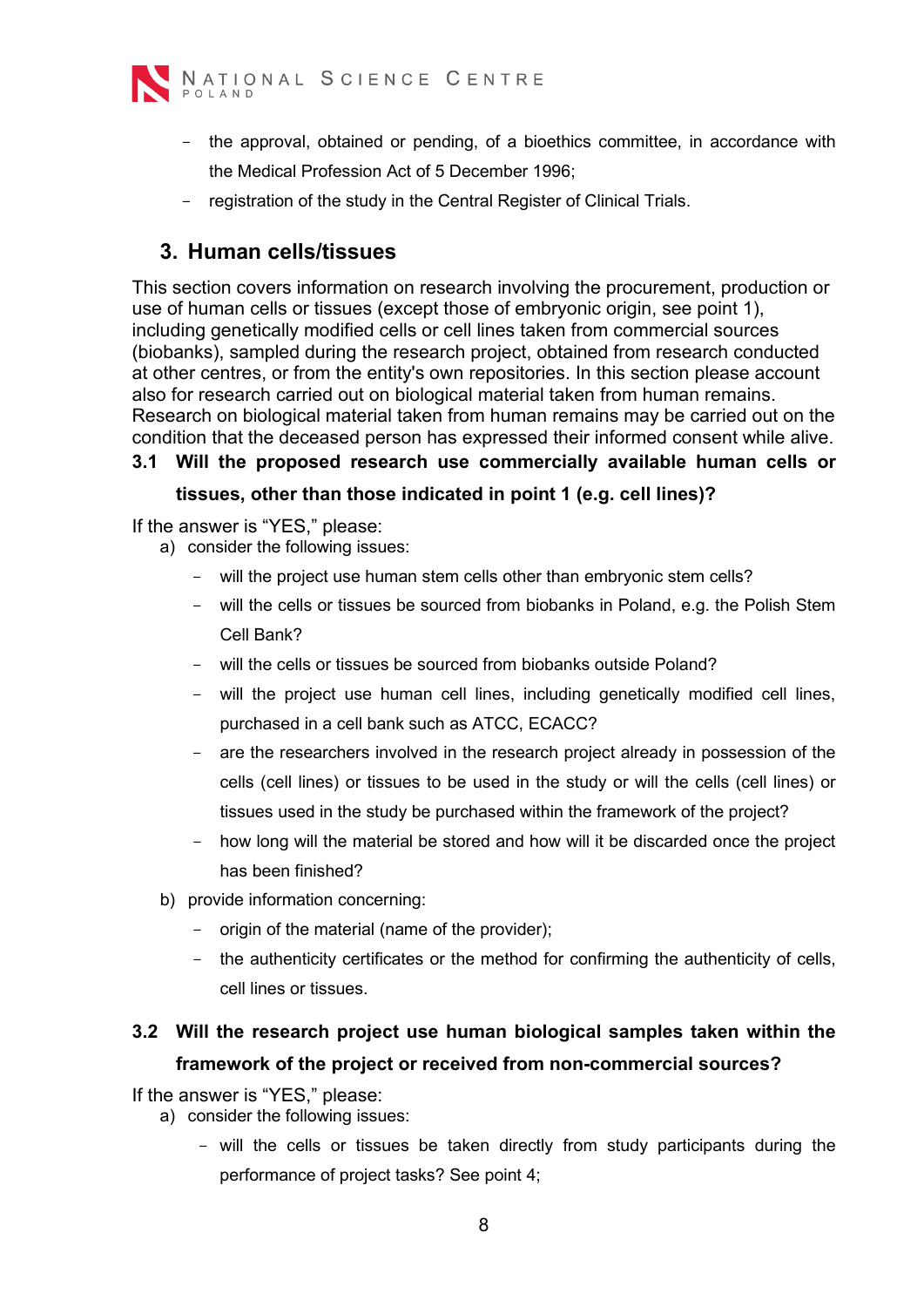

- will the study be conducted on cells or tissues sourced from another project, lab or entity in Poland or abroad? See points 4 and 6;
- will stem cells be derived from the project or will new cell lines be created in the project? See point 4;
- will the study use biological material taken from organs removed from the human body or medical waste tissue (e.g. amputated limbs, placenta, skin)? See point 4;
- will the study use biological material taken from deceased persons (sampled while they were still alive)?
- will the study use biological material taken from human remains? See point 4;
- will the biological material be isolated for immediate use in the project or stored for future research purposes? See point 4;
- b) provide information concerning:
	- the origin of cells or tissues, e.g. directly from the donor, from the entity's own repositories;
	- the name of the institution from which the material will be taken (if different from the research entity);
	- material sampling procedures, including storage time and conditions;
	- the informed consent, obtained or pending, of donors to the procurement, use and storage of their biological material for research purposes, including their secondary use, as well as the handling of medical waste, along with the identification of the tissue owner;
	- the approval, obtained or pending, of a designated bioethics committee for the procurement or use of biological material for research purposes (its scope must fall within the scope of the informed consent granted by the donor):
	- material anonymisation or pseudonymisation method (if applicable);
	- the agreement, signed or pending, on the transfer of reagents or biological material and personal data between institutions (e.g. *Material Transfer Agreement* and *Data Transfer Agreement*[1](#page-8-0) ) or other documents certifying official research cooperation (if applicable).

<span id="page-8-0"></span><sup>1</sup> A Material Transfer Agreement is an agreement between institutions that regulates the scope of research cooperation involving the transfer of reagents or biological material and personal data, on the strength of which the recipients may use them for their own research purposes. The document outlines the rights of the donor and the recipient, especially those relating to property, patents and intellectual copyright. The agreement should be signed by the representatives of both institutions before the reagents and samples are dispatched. If the material to be transferred is of human origin, the document should also contain information on the approval obtained from appropriate ethics committees and the informed consent of donors or study participants, including consent to the transfer of these materials beyond the country's borders.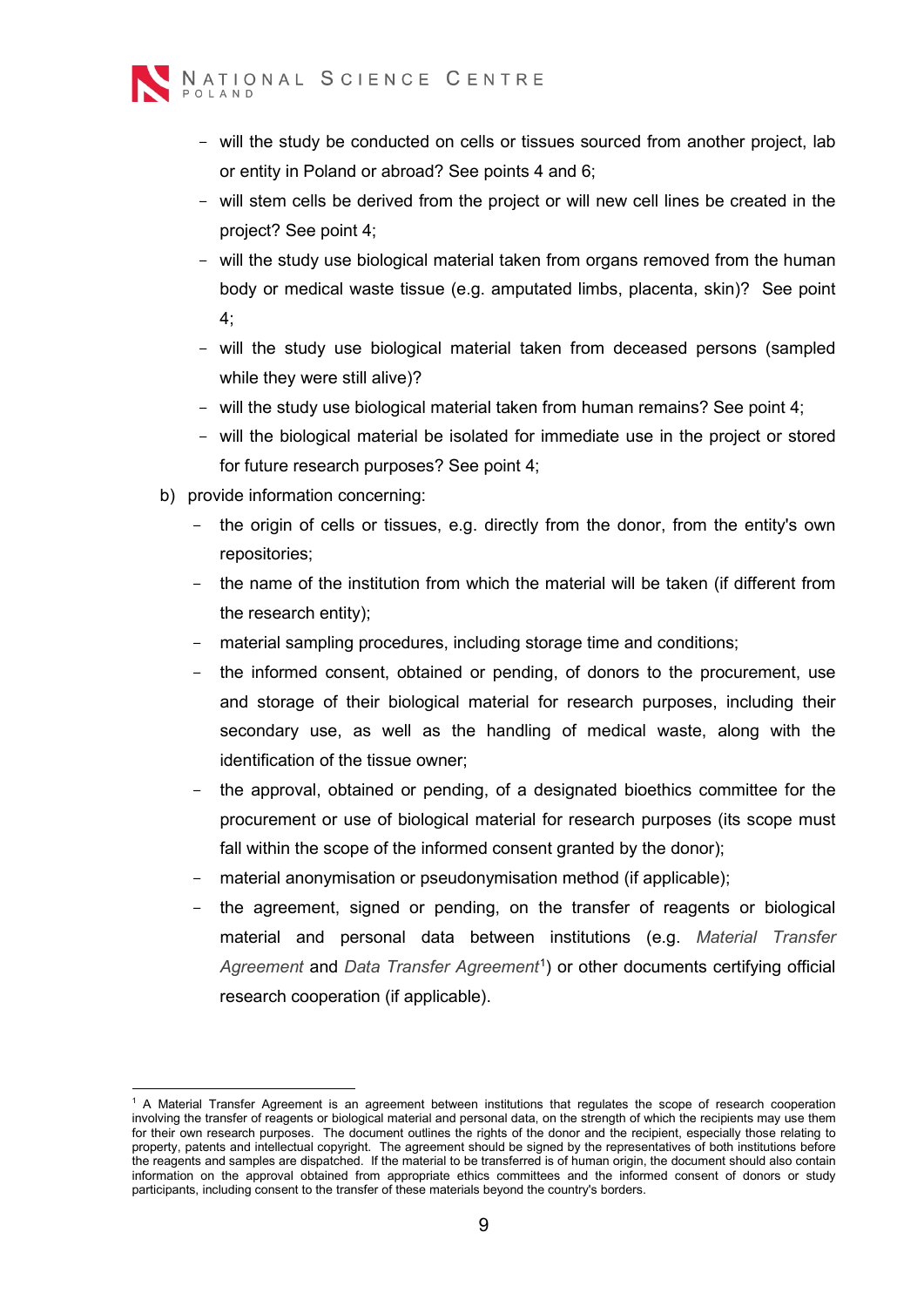

- data, obtained or pending, on the informed consent expressed by the deceased while alive for the post-mortem use of their biological material for research purposes (if applicable);
- data, obtained or pending, on the decision of the appropriate prosecutor, in accordance with Article 4 of the Regulation of the Minister of Justice of 30 October 2007 (if the material was taken during a forensic post-mortem);
- the decision, obtained or pending, of the starost to hand over unidentified human remains for research purposes, in accordance with Article 10 (2) of the abovementioned Cemeteries and Burial Act of 31 January 1959 (Journal of Laws of 1959, no. 11, item 62, as amended) (if applicable).

Where cells or tissues are to be transferred from a non-EU country, please indicate the legal basis for such transfer. See point 6.

<span id="page-9-0"></span>In the case of genetic modifications to the material please fill out point 7.1.

#### **4. Personal data**

This section covers information on all personal data, regardless of the way in which they are collected, processed, organised, used and stored.

In accordance with Article 4 (1) of the GDPR, personal data means any information relating to an identified or identifiable natural person ("data subject"). Such identifiers may be in particular:

- $\cdot$  a name, an identification number, location data, an online identifier;
- one or more factors specific to the physical, physiological, genetic, mental, economic, cultural or social identity of that natural person.

Information that does not fall within the purview of the Personal Data Protection Act includes anonymous data, or data anonymised in such a way that the data subject cannot be identified anymore (or at all), and the data of deceased persons. When creating the provisions on the procurement, processing and storage of personal data contained in the informed consent form, please take into account Article 5(e) of the GDPR, which allows personal data to be kept in a form which permits identification of data subjects for longer than is necessary for the purposes for which the personal data are processed. Importantly, the provisions should include informed consent to the transfer of personal data beyond the research-conducting institution, including to other EU and non-EU countries.

#### **4.1 Will the research involve the processing of personal data?**

- a) consider the following issues:
	- will the collected or processed personal data belong to the special category, i.e. concerning health, genetic information, intimate life, political views, ethnicity or religious beliefs?
	- will the project collect, process, use or store biometric, genetic or health data?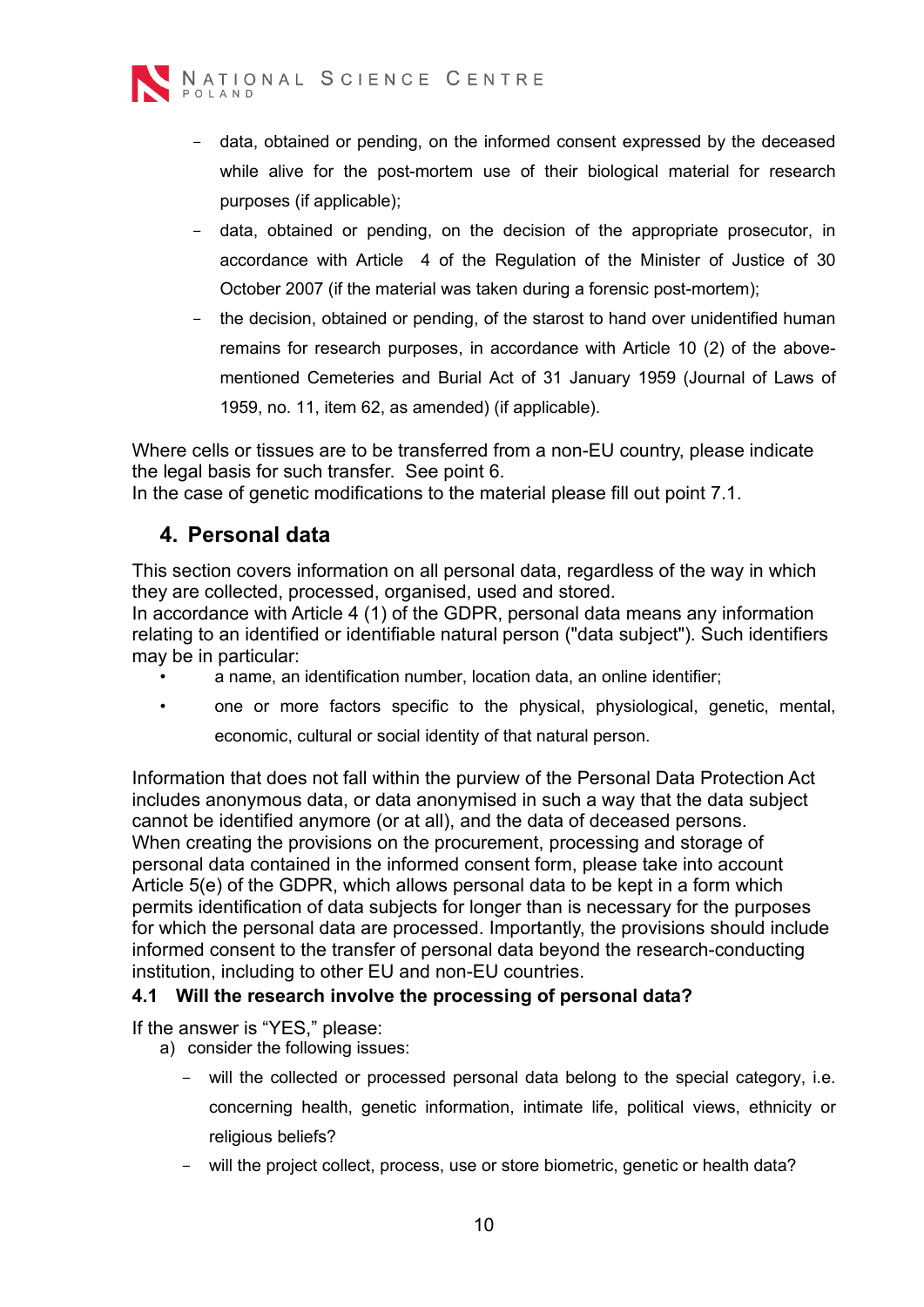

- will the project involve continuous surveillance or observation of study participants, e.g. audio or video recording, monitoring, geolocation or other data processing methods that may infringe on their personal rights and freedoms?
- $-$  will the personal data be anonymised<sup>[2](#page-10-0)</sup>?
- $-$  will the personal data be pseudonymised<sup>[3](#page-10-1)</sup>?
- b) provide information concerning:
	- the kind of collected personal data and method of their protection;
	- the justification for the processing of the special category of personal data;
	- the method used for the anonymisation or pseudonymisation of personal data or the reasons why the data cannot be anonymised or pseudonymised;
	- the personal data risk assessment.

#### **4.2 Will the research involve personal data from other sources, outside the research entity?**

- If the answer is "YES," please:
	- a) consider the following issues:
		- does the collection of personal data require the approval of the data administrator?
		- are the data anonymised or pseudonymised?
		- do the personal data come from publicly available sources?
		- will personal data be exported to non-EU countries?
		- will personal data be imported from other EU or non-EU countries?
		- b) provide information concerning:
			- type and origin of the personal data obtained (country, institution);
			- justification for the processing of personal data obtained from outside the research entity;
			- the compliance of personal data collection with the domestic law in force in the country where the data were acquired;
			- the method used for the anonymisation or pseudonymisation of personal data or the reasons why the data cannot be anonymised or pseudonymised;
			- the consent of the data administrator to their processing by the research entity;
			- a declaration that the personal data are publicly available and may be used in the project.

<span id="page-10-0"></span> $2$  Anonymisation is a process involving the irreversible removal of all information allowing the data subject to be identified by the data controller or a third party. Anonymised data are no longer treated as personal data because they do not allow specific data subjects to be identified.

<span id="page-10-1"></span> $3$  Pseudonymisation – refers to the processing of personal data in such a way that the data can no longer be attributed to a specific data subject without the use of additional information, provided that such information is kept separately and subject to technical and organisational measures to ensure non-attribution to an identified or identifiable person. Pseudonymised personal data continue to constitute personal data within the meaning of GDPR provisions.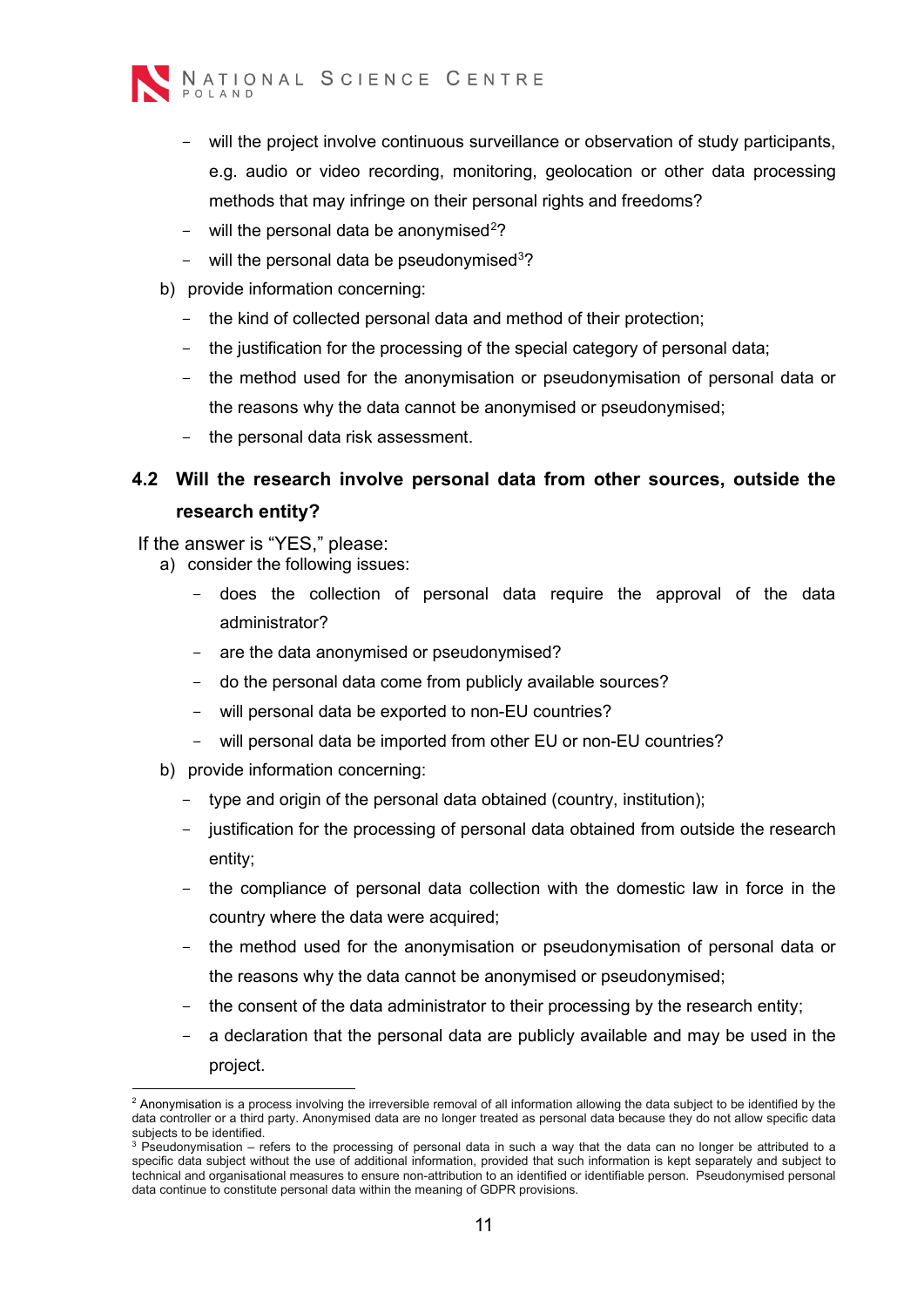

Personal data processing requires the free and informed consent of study participants (or their legal representatives). In accordance with the principle of minimising the use of personal data, no data should be collected that are not necessary for the proper documentation of the research project. Researchers should cooperate closely with the Data Protection Inspector at the research entity in order to ensure compliance with the personal data protection provisions when handling the data of study participants, as well as project staff.

## <span id="page-11-0"></span>**5. Animals**

This section covers experiments on animals or research that involves the production or use of animal cells or tissues (including embryonic and larval material) taken from commercial sources, sampled during the research project, obtained from research conducted at other centres, or from the entity's own repositories (biobanks). If the study includes genetically modified animals or cell cultures derived from genetically modified animals, also fill out point 7.1.

Animal research conducted within the framework of international cooperation should comply with the law and the ethical standards adopted in a given country, as well as with the norms (including those pertaining to animal welfare) accepted in Poland. Whenever the standards differ, the more rigorous provisions shall take precedence. If animal biological material is transferred from another research entity, including a foreign-based institution, the same principles shall apply as in the case of human biological material (see point 3).

The approval of a local animal research ethics committee and the consent of the Minister of Environment to the contained use of GMOs and other permits by appropriate authorities should be attached to the annual report covering the period during which the animal research project was launched.

#### **5.1 Will the research use vertebrates or cephalopods?**

If the answer is "YES,"

- a) consider the following issues:
	- will the research use laboratory animals?
	- will the research project use adult specimens, larval or embryonic forms?
	- will the research project use primates?
	- will the research project use livestock?
	- will the research project use free-living (wild) animals?
	- will the research involve species under strict protection in accordance with the Regulation of the Minister of Environment of 6 October 2014 on animal species protection? See point 7.2;
	- will the research involve alien species of animals, qualified by the Minister of Environment as animals which upon release may pose a threat to native species or habitats?
	- does the project plan for the use of animals from commercial sources or from the entity's breeding centres?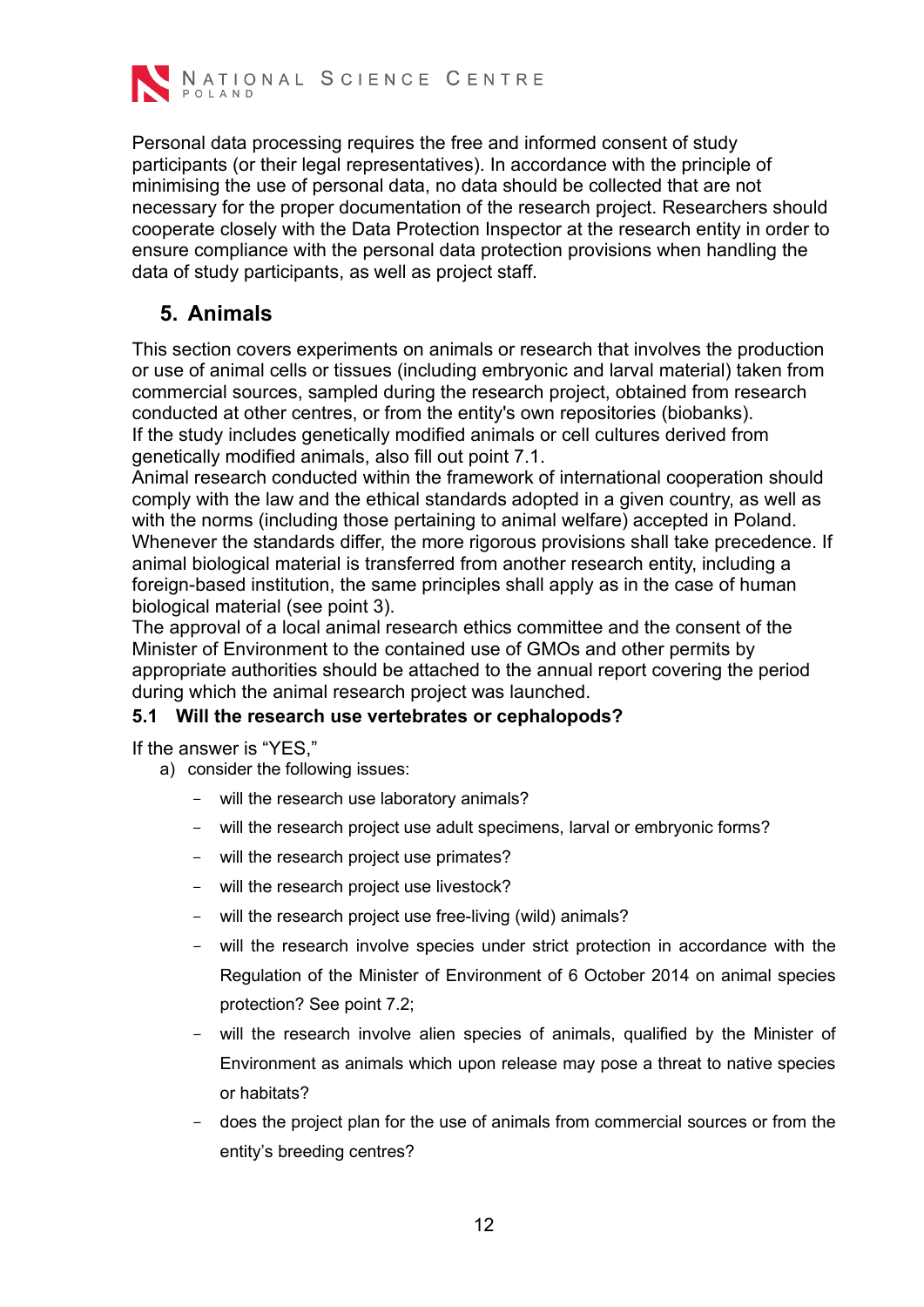

- does the project plan for the use of animals from other institutions within the framework of research cooperation?
- b) provide information concerning:
	- the origin of animals, e.g. the name of their provider or donor;
	- the approval, obtained or pending, of the local animal research ethics committee;
	- the permission, acquired or pending, of the Regional Director for Environmental Protection or the Director-General for the Environmental Protection (if applicable);
	- persons responsible for experiments on animals.

#### **5.2 Will the research use animal biological material (such as blood, urine, etc.)?**

In research projects using biological material, special care should be taken to take measures that minimise the pain, suffering, distress or permanent bodily injury inflicted on research animals. If death cannot be avoided, the research procedure should be planned and carried out in such a way as to cause the death of as few animals as possible and reduce the time and severity of their suffering to the minimum.

If the answer is "YES," please provide information concerning:

- the animal species;
- the type of sampled biological material, the sampling method;
- derived cell lines (If applicable);
- the source of biological material, e.g. tasks performed within the framework of the project, the entity's own repositories, name of the donor institution, country of origin;
- the agreement, signed or pending, on the transfer of biological material between institutions (*Material Transfer Agreement*) (if applicable).

## **5.3 Will the research use commercially available animal tissues or cells, or cell lines?**

If the answer is "YES," please provide information concerning:

- the type of cells or tissues;
- the origin of cell lines or tissues, e.g. the country of origin of the biological material and the name of its provider;
- the authenticity certificates or the method for confirming the authenticity of tissues or cells.

#### <span id="page-12-0"></span>**6. Research cooperation with non-EU countries**

This section concerns research conducted in cooperation with non-EU countries, including studies:

- carried out, in part or in full, in non-EU countries;
- involving participants from outside the EU;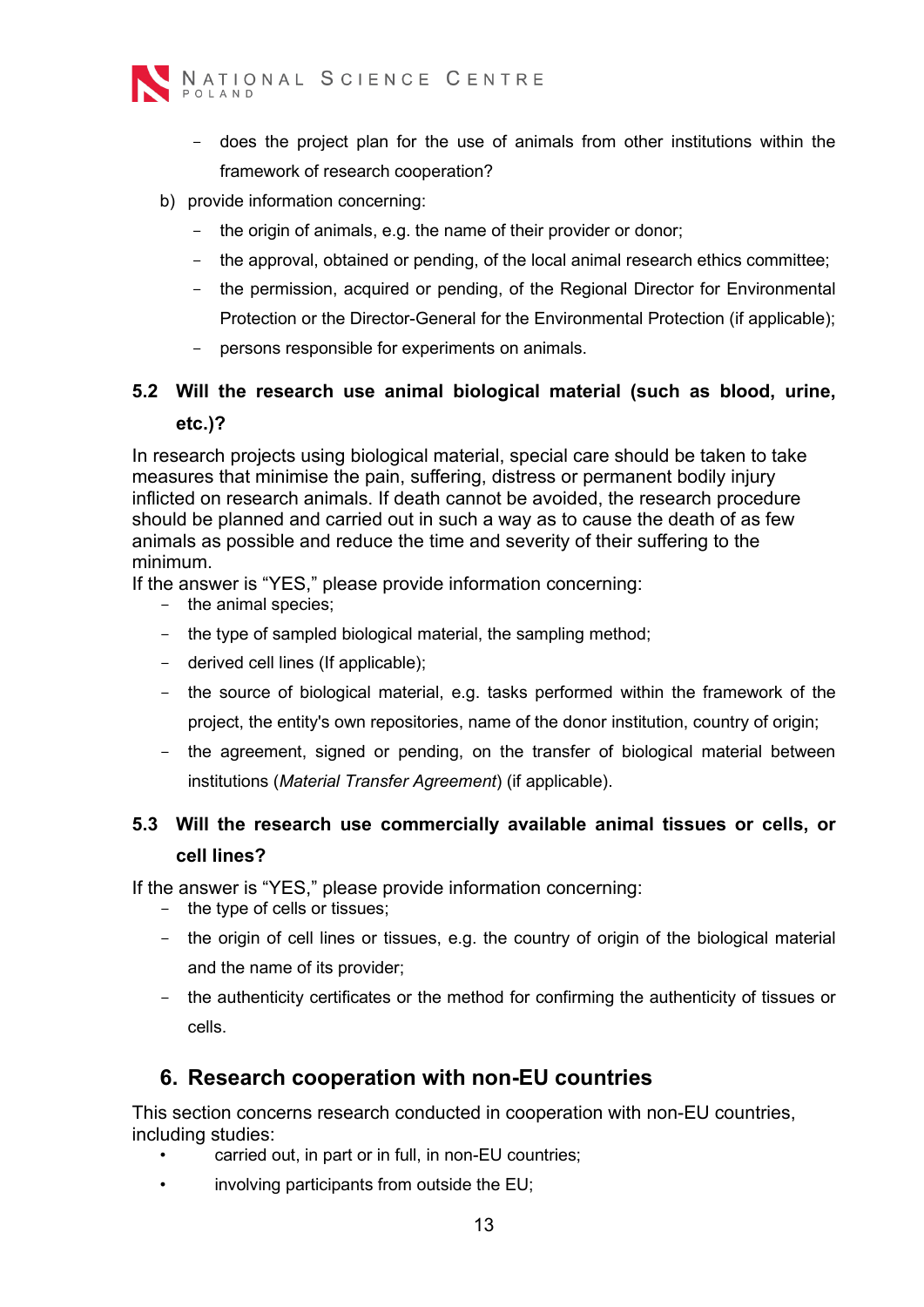

involving material exported to or imported from non-EU countries.

Research conducted outside the European Union, irrespective of the domestic law of the country in question, must first and foremost comply with the legal and ethical standards accepted in the Republic of Poland.

When using resources imported from non-EU countries, especially human or animal material, protected plant and animal species, human remains or historical artefacts, researchers should take care to respect the cultural traditions of their country of origin and create opportunities for mutual gains from the scientific and technological progress achieved thanks to the research project. This is particularly important when the research is conducted in low- and medium-income countries (as defined by the World Bank). The project must also ensure compliance with the provisions of international declarations signed by the countries in question, such as, e.g. the Nagoya Protocol.

## **6.1 May activities related to research in countries outside the EU constitute a**

#### **risk of raising ethical concerns?**

If the answer is "YES," please provide information concerning:

- the ethical dilemmas involved in the implementation of the research project in non-EU countries;
- the risk and benefit analysis concerning the cooperation;
- a confirmation that the research project can be conducted in non-EU countries in accordance with their domestic laws and ethical standards.
- **6.2 Will the research use local human, cultural or natural resources, e.g. human beings, animals, plants, human or animal genetic material, human remains, historical artefacts, protected plant or animal species, etc.?**

If the answer is "YES," please provide information concerning:

- the type of local resources to be used in the research project;
- the approval, acquired or pending, of an appropriate ethics committee, especially if the research project involves human genetic material (if applicable);
- compliance with the provisions of the Nagoya Protocol to the Convention on Biological Diversity, in the case of research on genetic material (if applicable);
- the agreement confirming the establishment of research cooperation with the foreign research institution/institutions;
- the permission, acquired or pending, of appropriate state authorities for the use of local cultural or natural resources, e.g. archaeological or historical artefacts, protected plant or animal species. See point 8.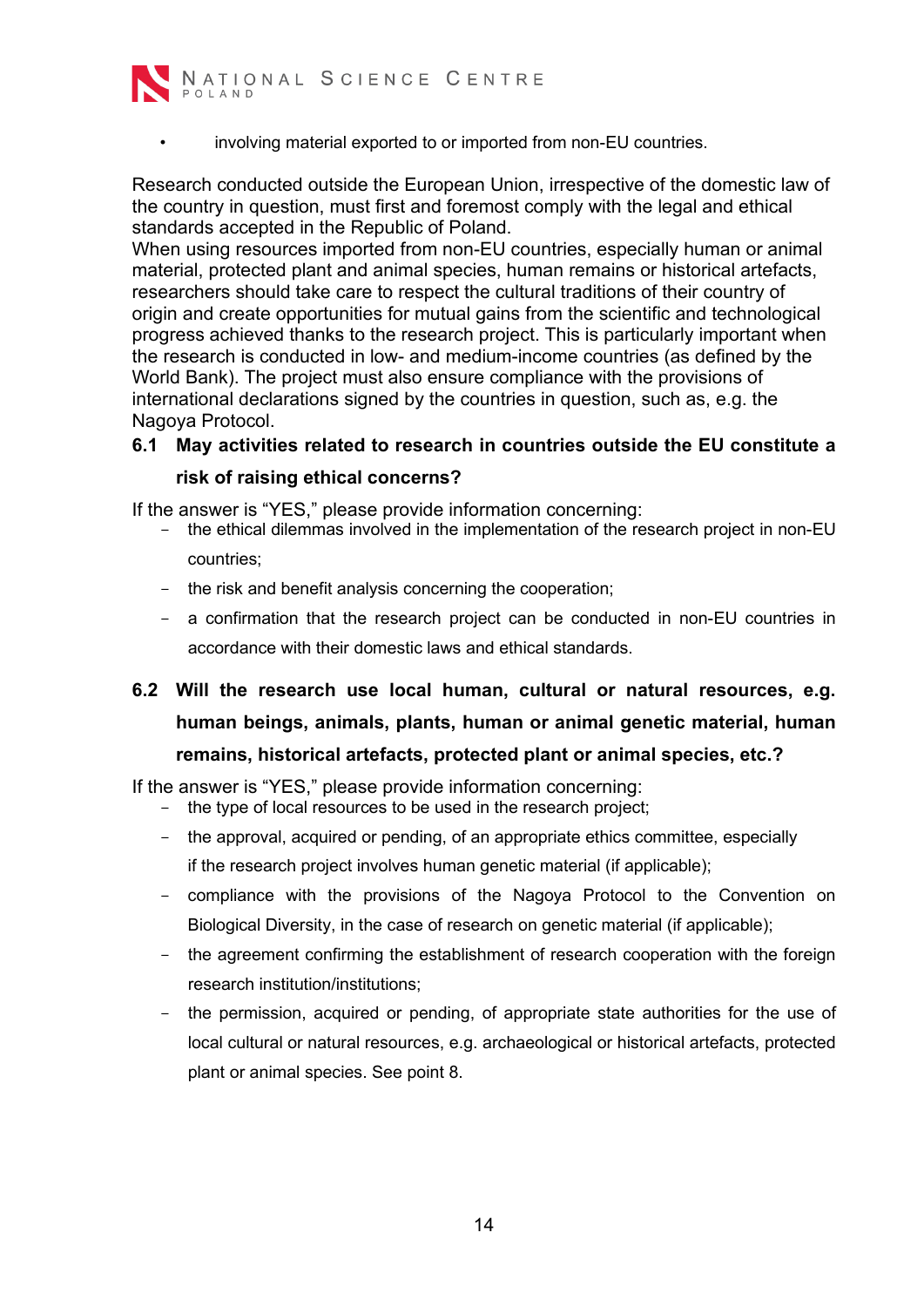

## **6.3 Will the research require the importing of any material from outside the EU or the export of any material outside the EU?**

For information on the transfer of human cells or tissues, see point 3; for data transfer, go to point 4.

If the answer is "YES," please provide information concerning:

- the kind of imported material;
- the kind of exported material;
- the agreement, signed or pending, on the transfer of material, including biological material and personal data, between institutions (e.g. Material Transfer Agreement and Data Transfer Agreement) or other documents that certify the establishment of official research cooperation (if applicable);
- the permission, obtained or pending, for the export of the material to non-EU countries;
- the permission, obtained or pending, of appropriate authorities for the importation of the materials in question (e.g. human remains, artefacts) to Poland (if applicable).

## **6.4 If the research involves low- or medium-income countries, does it provide for the distribution of project benefits?**

If the answer is "YES," please:

- a) consider the following issues:
	- will the cooperation contribute to the development of local specialist knowledge?
	- will the cooperation contribute to the development of research infrastructure in the country concerned?
	- will the cooperation contribute to the distribution of results, data access, technology transfer or publication in the country concerned?
	- will the cooperation potentially benefit the local community (property resources, equipment)?
	- does the research project provide for benefit sharing for the participating groups, transfer of the research results, other products for the local community etc.?
- b) provide information concerning:
	- the cooperating institution/institutions;
	- direct benefits for the research participants or the local communities.

## **6.5 Could the situation in the country in question expose research participants to risk?**

- a) consider the following issues:
	- will the research project be conducted in important places of religious worship?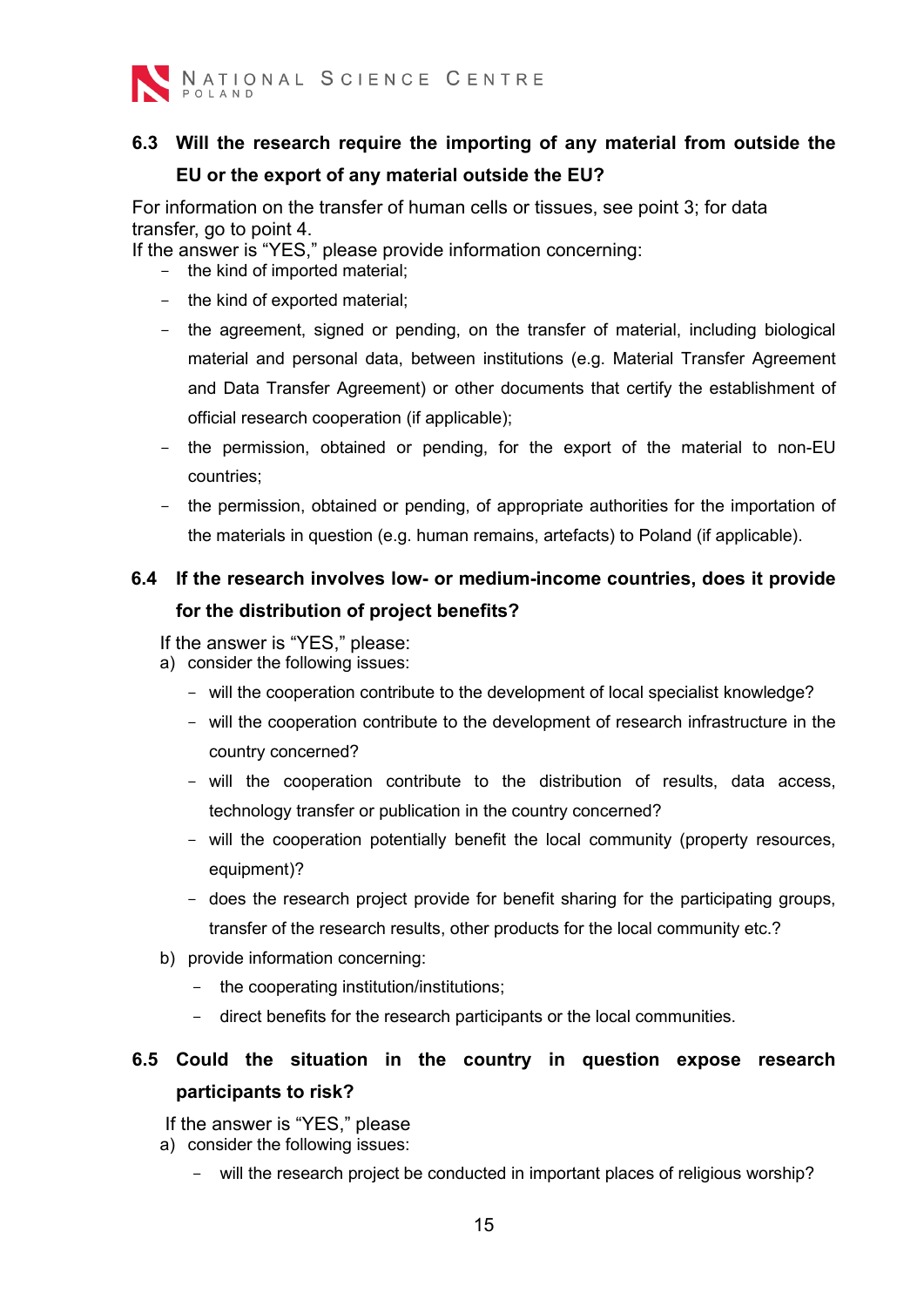

- will the research project be conducted in nature reserves, national parks or other sites of particular cultural importance for the local community?
- will the research project be conducted in countries that are politically unstable? See point 7.3;
- b) provide information concerning:
	- the sources of potential risk;
	- the measures taken to eliminate the risk.

#### <span id="page-15-0"></span>**7. Environment, health, safety**

This section covers research that may have a potentially negative impact on the natural environment, plants and/or animals, as well as the health and safety of researchers involved in the project.

# **7.1 Will the research use genetically modified microorganisms, organisms,**

# **tissues or cells (GMO, GMM)?**

- a) consider the following issues:
	- does the research project use genetically modified microorganisms (GMMs) or organisms (GMOs)?
	- does the research use any cells, cell lines or tissues that have been genetically modified?
	- does the research project include introducing its own genetic modifications in the biological material?
	- into which category of the contained use of GMMs and GMOs do the microorganisms and organisms used in the research fall?
	- does the research project plan for the intentional release of GMOs into the environment?
	- what harmful consequences for humans, animals and plants can the GMOs and GMMs used in the research have?
- b) provide information concerning:
	- the characteristics of the type of GMMs or GMOs used in the project;
	- the assessment of environmental and human health risk in the case of research involving contained use of category III and IV GMMs;
	- the methods for preventing hazards and their potential effects;
	- the approval, obtained or pending, of the Ministry of Environment for the operation of a genetic engineering lab by the research entity;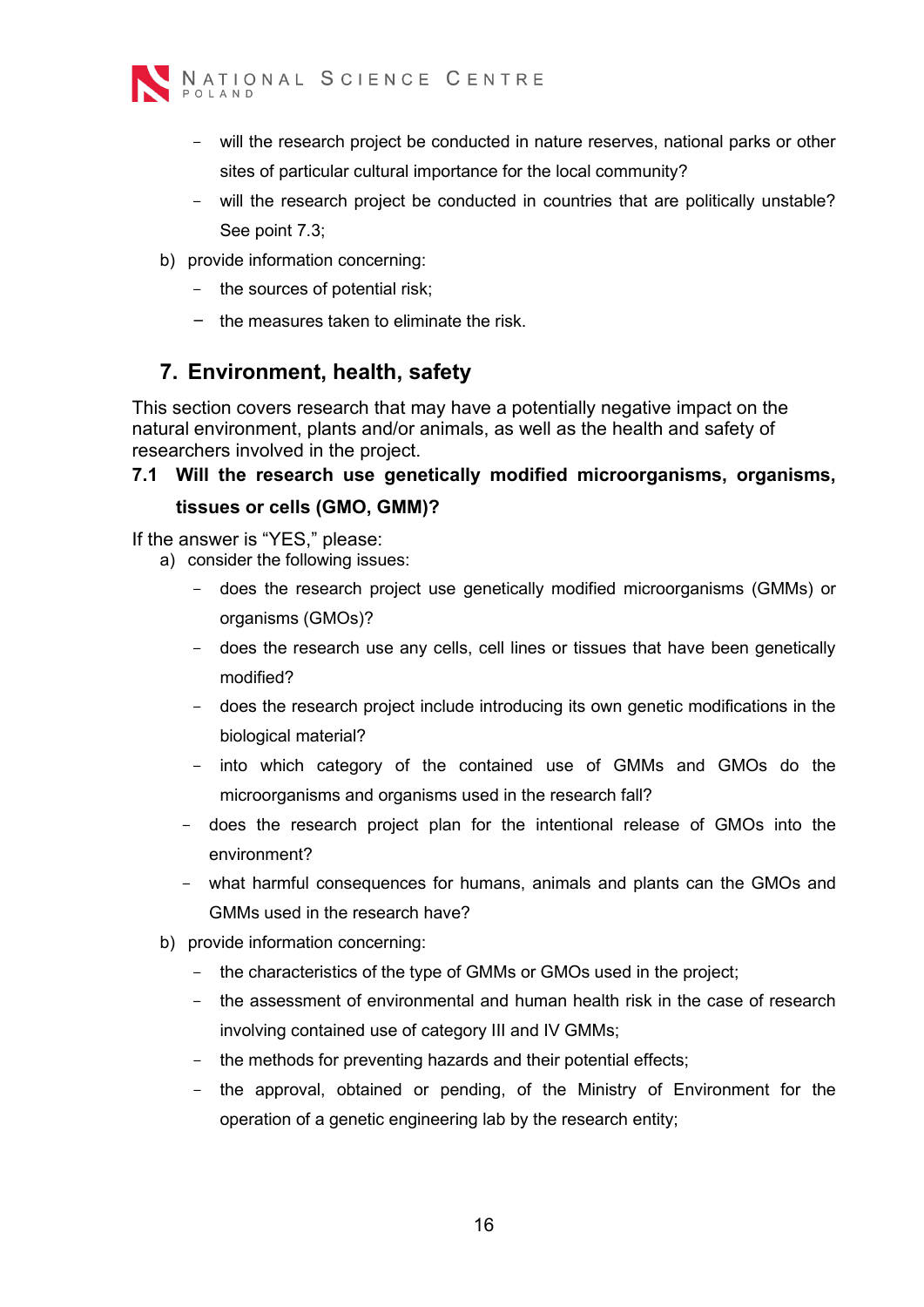

- the approval, obtained or pending, of the Minister of Environment for the contained use of GMOs or GMMs, or intentional release of GMOs into the environment under the research project.

#### **7.2 Will the research involve protected animal or plant species or protected areas?**

If the answer is "YES," please:

- a) consider the following issues:
	- what category of protected areas is involved in the research project?
	- will the research project require the collection of material such as plants, fungi or animals in protected areas?
	- will the research project involve the collection of protected wild plants or fungi?
	- will the research project require the collection of fossils?
	- will the research project require the destruction of soils?
	- will the research project involve capturing or killing wild animals?
- b) provide information concerning:
	- the exemption, obtained or pending, from the bans referred to in art. 15 paragraph 1 of the Act on environmental protection of 16 April 2004 (if applicable);
	- the consent, obtained or pending, of the director of the national park or protected area to research activity (if applicable);
	- any possible risk run by research which affects the natural environment, animals or plants;
	- the lack of alternative solutions to the research project.

## **7.3 Will the research project require the use of factors or conditions that may be hazardous to humans, including the research staff?**

- a) consider the following issues:
	- will the research project use hazardous chemicals?
	- will the research project use hazardous physical factors?
	- will the research project involve biological material that may be hazardous for the research team, e.g. pathogens?
	- do the researchers hold certificates from the providers of animals, biological samples or cell lines to confirm that they are pathogen-free?
	- will the biological samples or cell lines be tested for pathogens (if applicable)?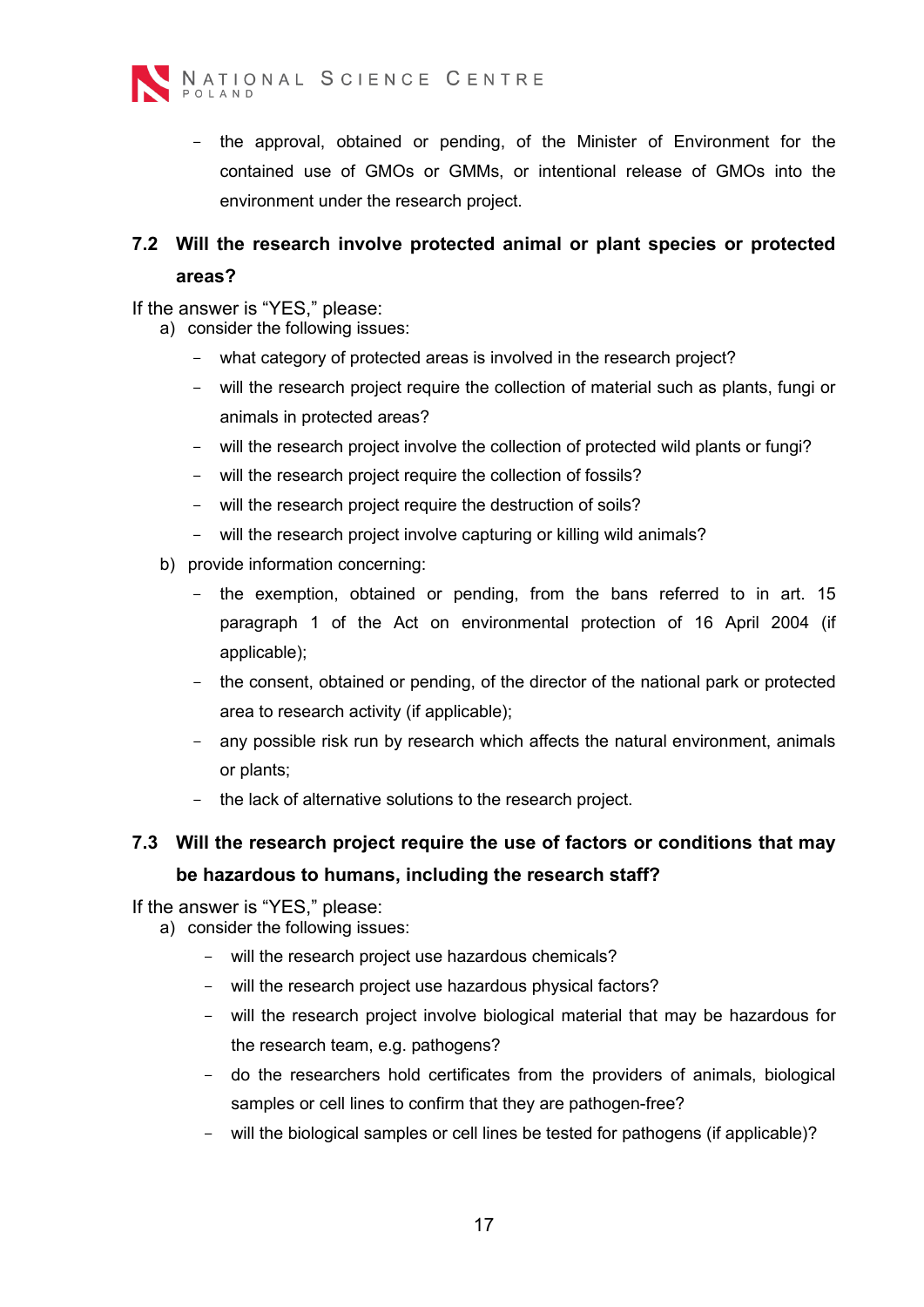

- will the research project involve animals that pose a threat to human life and health?
- will the research project be conducted in countries with a high risk of tropical diseases?
- will the research project be conducted under difficult climatic or geographical conditions?
- will the research project be conducted in countries that are politically unstable?
- b) provide information concerning:
	- the categories of hazardous factors or conditions to which the research staff or study participants will be exposed;
	- the measures or steps taken to minimise the risk to research staff.

## <span id="page-17-0"></span>**8. Cultural heritage**

This section concerns research that uses or affects the resources of cultural heritage, culturally protected areas, people inhabiting them, the natural environment and the animals and plants that are related to them.

When using the resources of cultural heritage, researchers should take care to respect the cultural traditions of their country of origin and create opportunities for mutual gains from the scientific and technological progress achieved thanks to the research project. This is particularly important when the research is conducted in lowand medium-income countries (as defined by World Bank).

**8.1 Will the research use the resources of cultural heritage, including humans, flora and fauna, their material remains, material and immaterial cultural artefacts and areas protected for their cultural value? (YES/NO)**

If the answer is "YES," please provide information concerning:

- the type and characteristics of the resources of cultural heritage and culturally protected areas to be used in non-invasive research of cultural heritage;
- the type and characteristics of the resources of cultural heritage and culturally protected areas, and how the research project will affect those resources/areas; also, how it might affect their potential modification in the case of invasive research of cultural heritage;
- the type and characteristics of the samples to be used in specialist research using human and animal remains of historical value;
- the origin and manner of obtaining other research material:
- the consent, acquired or pending, of potential study participants to participation in the project or the reasons why such consent cannot be obtained (if applicable);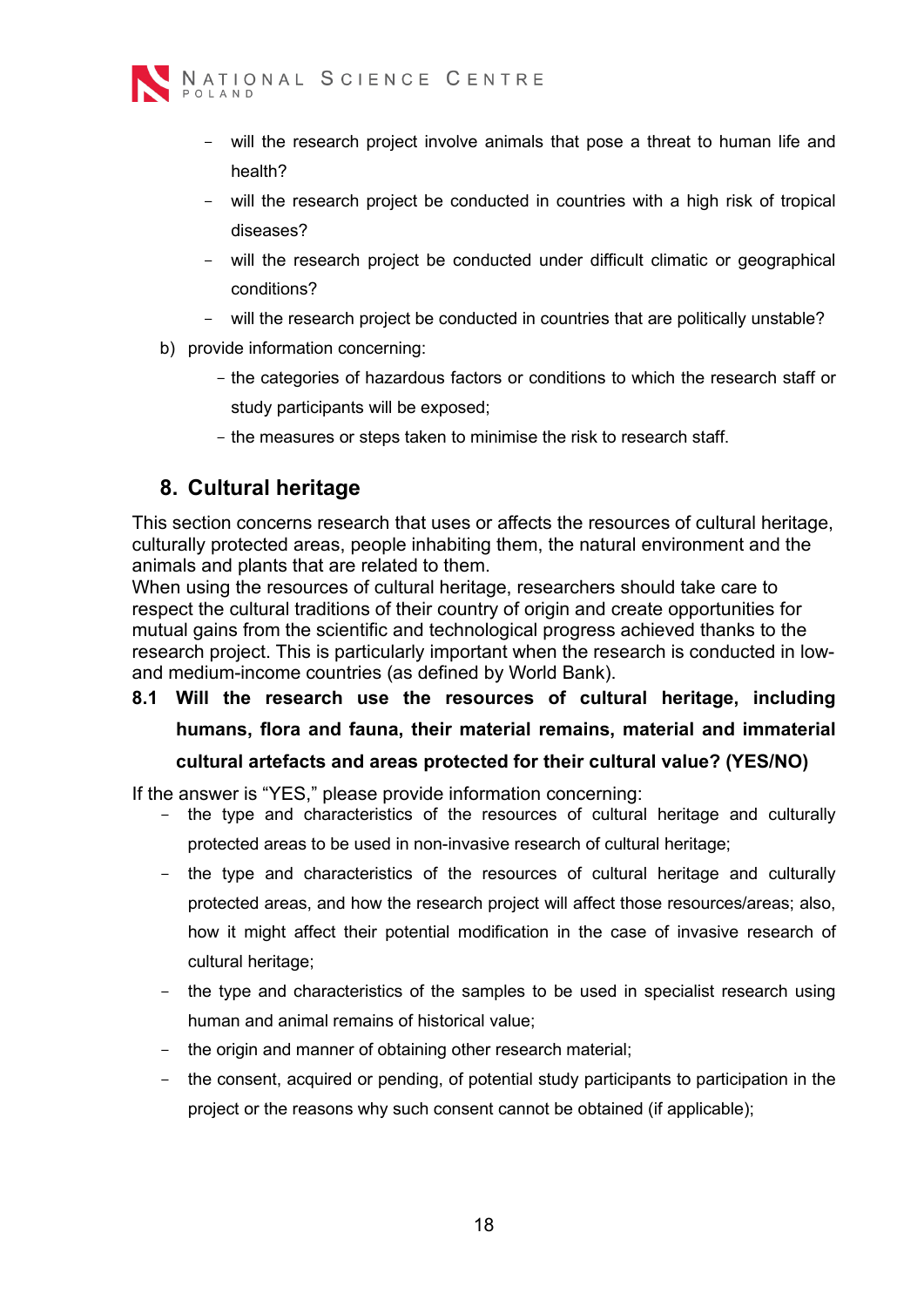

- the taking into account of the opinions, attitudes and customs of the current inhabitants of the culturally protected areas or the areas that house elements of the heritage included in the study (e.g. archaeological sites);
- the permission, acquired or pending, of appropriate state authorities for the use of local resources of cultural heritage or areas protected for their cultural value;
- the permission, obtained or pending, of appropriate authorities for the importation of material cultural artefacts to Poland.

#### <span id="page-18-0"></span>**9. Misuse and dual use**

## **9.1 Will the research use or produce a dual-use product (e.g. pathogens, software, technologies) with a potential application in civilian or military operations?**

Dual-use products are defined as goods, software or technology that can be used both for civilian and military purposes. Out of concern for international peace and security, the European Union has taken measures to control the export, transit and sale of dual-use products, as well as to prevent the dissemination of weapons of mass destruction.

If the answer is "YES," please:

- a) consider:
	- will the goods or information resulting from the project require a licence in order to be exported outside the EU, in accordance with the EU Export Control Regulation No 428/2009?
- b) provide the following information:
	- the category of goods placed on the checklist that forms annex I to the Council Regulation (EC) No 428/2009;
	- the method for securing the licence for export outside the EU;
	- the method for securing the permission to publish the results of research on the goods that meet the dual-use criterion.

#### **9.2. Can the research project be a potential source of misuse, crime, terrorism?**

- a) consider the following issues:
	- can the materials, methods, technologies or knowledge resulting from the project be modified or enhanced in such a way as to harm people, animals or the environment?
	- can the materials, methods, technologies or knowledge resulting from the project be used in criminal or terrorist actions?